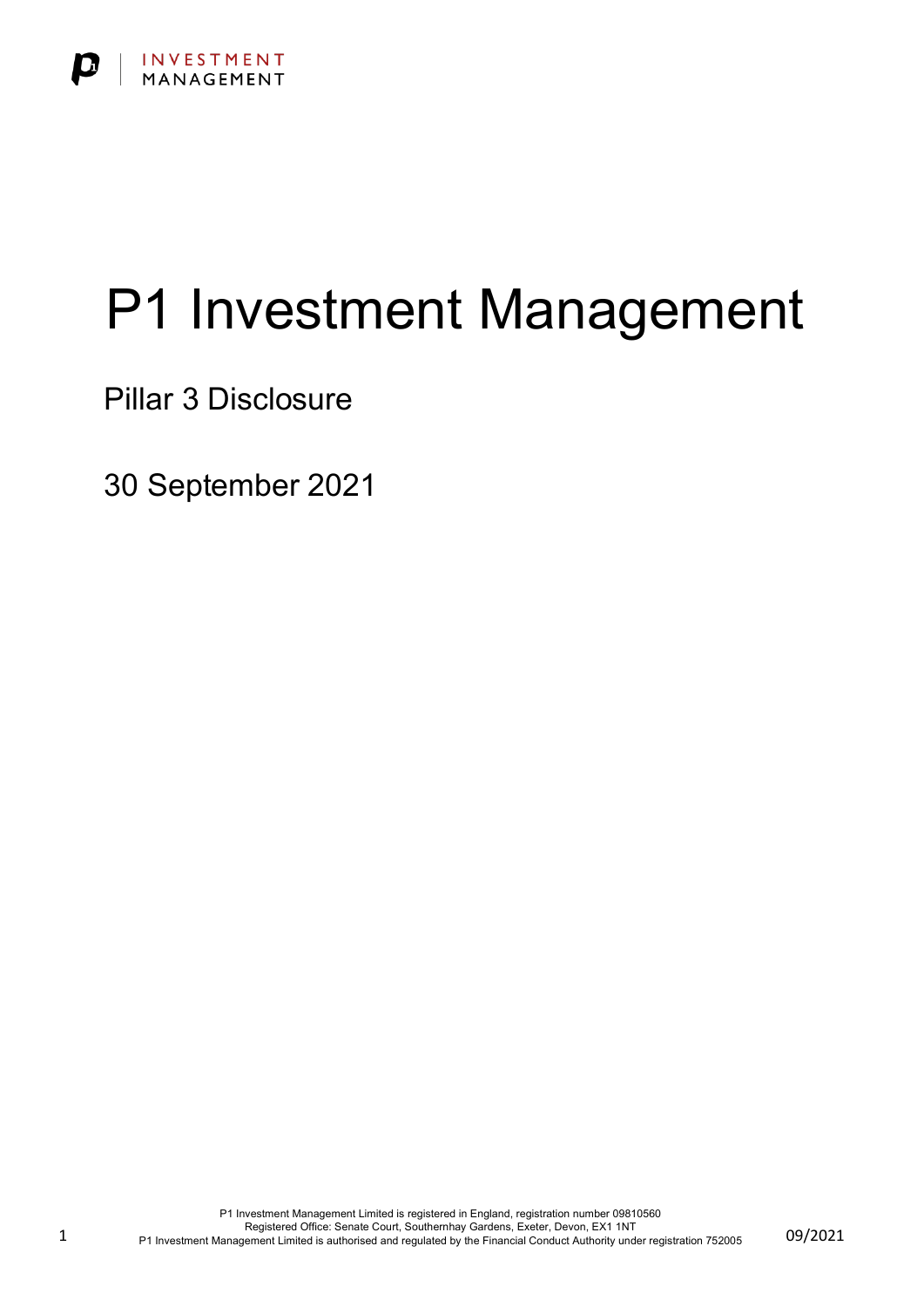# **Background**

This is the Pillar 3 disclosure made in accordance with the UK Financial Conduct Authority (FCA) Prudential Sourcebook for Banks, Building Societies and Investment Firms ('BIPRU').

The European Capital Requirements Directive (CRD) created a regulatory capital framework consisting of three 'pillars' namely;

- Pillar 1 which sets out the minimum capital requirements that firms are required to meet for;
- Pillar 2 which requires firms to take a view on whether additional capital should be held against capital risks not covered by Pillar 1; and
- Pillar 3 which requires firms to publish certain details of its risks, capital and risk management process.

#### **Disclosure Policy**

The rules in BIPRU 11 provide that the firm may omit one or more of the required disclosures if it believes that the information is immaterial. Materiality is based on the criteria that the omission or misstatement of material information would be likely to change or influence the assessment or decision of a user relying on that information for the purposes of making economic decisions. Where the firm considers a disclosure to be immaterial, this will be stated in the relevant section.

The firm is also permitted to omit one or more of the required disclosures where it believes that the information is regarded as proprietary or confidential. Proprietary information is that which, if it were shared, would undermine the firm's competitive position. Information is considered to be confidential where there are obligations binding the firm to confidentiality with its clients and counterparties.

Where the firm has omitted information for any of the above reasons, a statement explaining this will be provided in the relevant section.

Unless stated as otherwise, all figures contained in this disclosure are based on our firm's latest audited annual accounts.

## **Frequency**

These Pillar 3 Disclosures will be reviewed on an annual basis as a minimum. The disclosures are published as soon as is practical following the finalisation of our Internal Capital Adequacy Assessment Process (ICAAP) and the publication of our annual reports.

# **Verification**

The calculation of regulatory capital contained in this disclosure has been audited by our firm's external auditors however does not constitute any form of financial statement.

## **Publication**

Our firm's Pillar 3 Disclosure reports are published on our website and in our audited annual accounts.

## **Scope and application of Directive requirements**

The disclosures in this document are made in respect of P1 Investment Management Limited which provides discretionary investment management services. P1 Investment Management Limited is a BIPRU firm.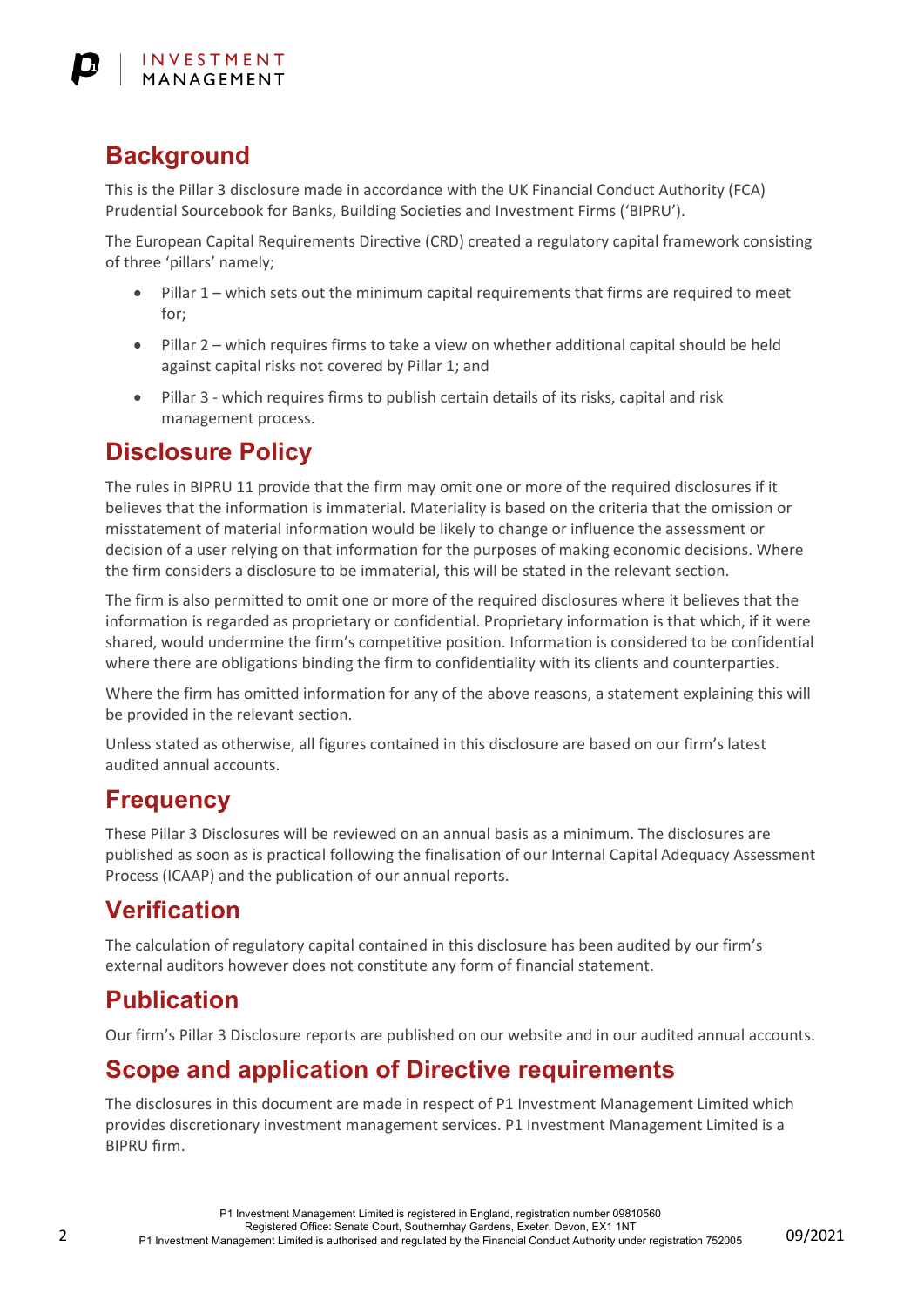#### **Risk management objectives and policies**

Our risk management policy reflects the FCA requirement that we must manage a number of different categories of risk. These include: liquidity, credit, market, interest rate, business and operational risks.

1. Liquidity risk

The firm manages all cash requirements to maximise potential interest income whilst ensuring the firm has sufficient liquid resources to meet the continued operating needs of the business. This is supported by a robust budgeting and forecasting process which has the full involvement of the senior management team, which includes a practicing Chartered Accountant.

2. Credit risk

The firm's revenues include annual management charges and platform fees received from investors based on a percentage of assets under management. These charges are deducted directly from the investors' portfolios, and therefore the credit risk relating to this income is minimal.

3. Interest rate risk

The firm has no borrowings and no exposure to interest rate risk.

4. Business risk

The firm's Pillar 2 business risk assessment principally takes the form of a fall in assets under management following a market downturn that leads to lower management fees, although other risks such as loss of key personnel and systems failures are also considered. To mitigate our business risk, we regularly analyse various economic scenarios to model the impact of economic downturns on our financial position.

5. Operational risk

Operational risk is defined as the potential risk of financial loss or impairment to reputation resulting from inadequate or failed internal processes and systems, from the actions of people or from external events.

Major sources of operational risk include: outsourcing of operations, IT security, internal and external fraud, implementation of strategic change and regulatory non-compliance.

The firm operates a robust risk management process which is regularly reviewed and updated with details being provided to all staff. The firm's Compliance Oversight is responsible for the periodic reviews and recommending any changes to the Board.

All senior management will bear responsibility for internal controls and the management of business risk as part of their accountability to the Board.

Individuals are responsible for identifying the risks surrounding their work, implementing controls over those risks and reporting areas of concern to Senior Management.

The Compliance Oversight function provides the Board with a summary report on all significant risk issues as they arise.

6. Other risks

The firm operates a simple business model and a proportional approach to risk management is applied. Accordingly, many of the specific risks identified by the FCA do not apply.